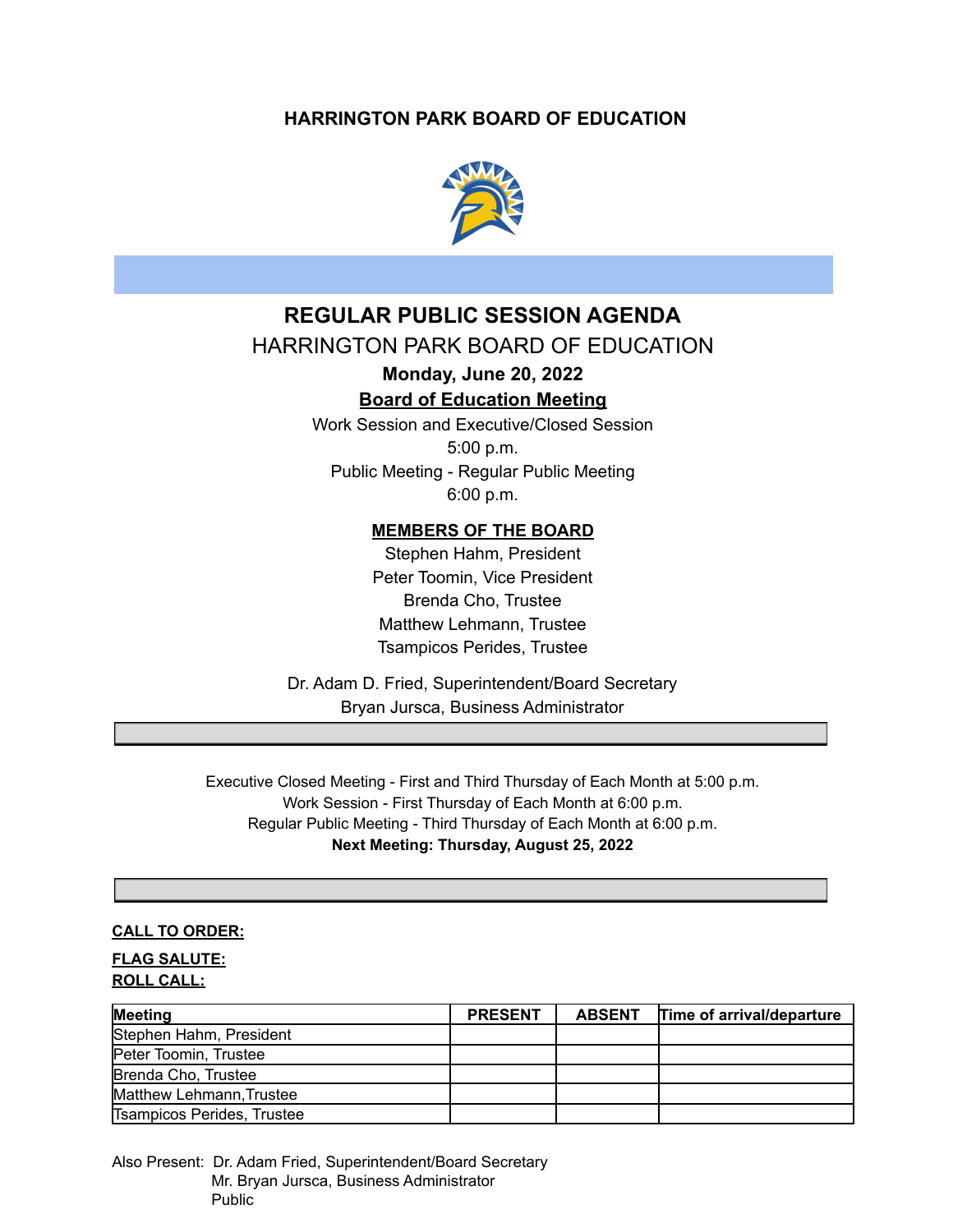## **OPEN PUBLIC PORTION MEETING ACT STATEMENT**

The New Jersey Open Public Meeting Law was enacted to ensure the rights of the public to have advance notice of and to attend the meetings of public bodies at which any business affecting their interest is discussed or acted upon.

In accordance with the provisions of this act, the Harrington Park Board of Education has caused notice of this meeting, which includes the date, time and place thereof posted on the bulletin board of the municipal building, and the Board of Education bulletin board, published in The Record and filed with the Clerk of the Borough of Harrington Park.

## **MEETING CALENDAR:**

| <b>Date</b>                               | Time:     | <b>Place</b>                  | <b>Purpose</b>    |
|-------------------------------------------|-----------|-------------------------------|-------------------|
| Thursday, August 25, 2022                 |           | <b>Community Church</b>       |                   |
| Work Session and Executive/Closed Session | 5:00 p.m. | <b>IBoard Conference Room</b> | Discussion        |
| Regular Public Meeting                    | 6:00 p.m. | <b>Founders Hall</b>          | <b>Discussion</b> |

## **PRESIDENT'S STATEMENT:**

## **SUPERINTENDENT'S REPORT:**

## **STUDENT COUNCIL REPORT:**

## **PRESENTATION:**

## **OTHER:**

## **PUBLIC BE HEARD AGENDA ITEMS ONLY**

During each regular meeting, two opportunities are provided for citizens to ask questions and to make comments. During the first opportunity, early on the agenda, comments are invited regarding subjects on this agenda. The second opportunity occurs just prior to adjournment, when citizens may address general questions and comments to the Board.

Persons wishing to speak must, upon being recognized, rise and state their name and address. The Board reserves the right to establish rules for the conduct of its meetings including such matters as the time at which the public will be heard if at all, who may speak, and for how long. All such rules shall be monitored by the presiding officer.

All cell phones must be turned off or be in vibrating or silent ring mode. Persons should leave the meeting room before answering their cell phones.

All comments and questions must be addressed to the Board President or the presiding officer, and shall be limited to school-related issues. If personal remarks or discourteous statements are made, the presiding officer may require the speaker to sit down.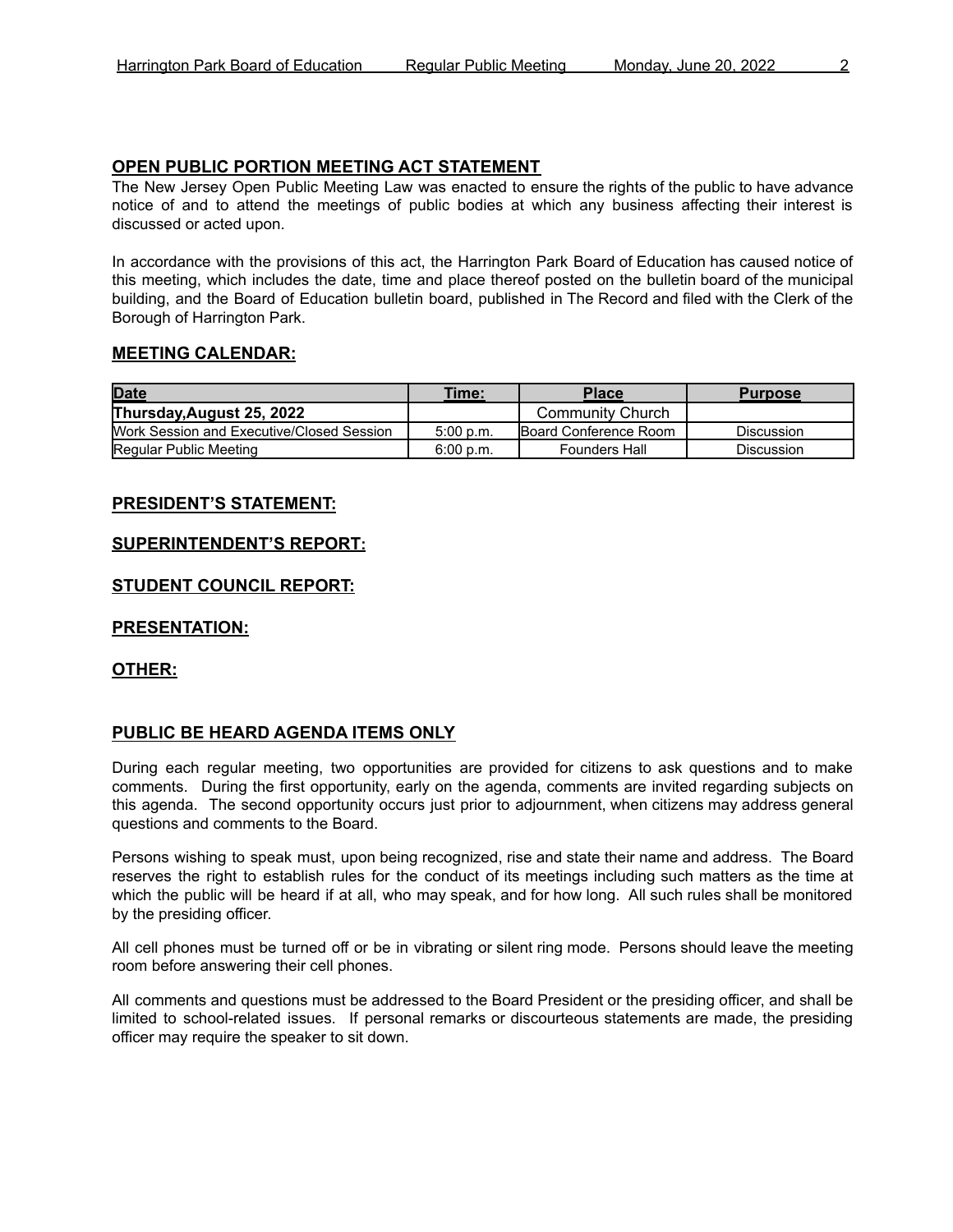## **ACTION ITEMS**

## **APPROVAL TO CHANGE MEETING DATE**

BE IT RESOLVED, that the Board of Education approve the following revision to the 2022-23 Established Dates for Scheduled Board of Education Meetings schedule:

HARRINGTON PARK BOARD OF EDUCATION NOTICE-191 Harriot Avenue, Harrington Park, NJ. Please be advised that the Harrington Park Board of Education has canceled the BOE meeting scheduled to be held on June 30, 2022 and serves notice of same. The rescheduled meeting will take place on Monday, June 20, 2022. Work Session and Executive/Closed Session Meeting will begin at 5:00 pm. Regular Public Meeting will begin at 6:00 pm at Community Church-Founders Hall. This notice is submitted in accordance with the provisions of the Open Public Meetings Act. Action may be taken at any public meeting. The Record Ad #0005284004 - Run date: 06/03/22

## **I. APPROVAL OF MINUTES**

BE IT RESOLVED that the Board of Education approve the following minutes:

| 05/05//22 | Work Session | Closed Session | <b>Public Session</b> |
|-----------|--------------|----------------|-----------------------|
| 05/23/22  | Work Session | Closed Session | <b>Public Session</b> |

## **II. ADMINISTRATIVE COMMITTEE Brenda Cho, Chairperson**

Pursuant to the recommendation of the Superintendent, the Administrative Committee recommends the following resolution(s):

*A-1 APPROVE THE REAPPOINTMENT AND ISSUANCE OF CONTRACTS FOR INSTRUCTIONAL AIDES AND APPOINTMENT OF SUBSTITUTE INSTRUCTIONAL AIDES FOR THE 2022-23 SCHOOL YEAR*

BE IT RESOLVED that the Board of Education approve the reappointment and issuance of contracts for Instructional Aides and the appointment of Substitute Instructional Aides for the 2022-23 school year as listed on Appendix A.

*A-2 APPROVE APPOINTMENT AND ISSUANCE OF LANGUAGE ARTS TEACHER CONTRACT TO SARAH COMSTOCK FOR THE 2022-23 SCHOOL YEAR*

BE IT RESOLVED that the Board of Education approve the appointment and issuance of a 1.0 FTE Language Arts Teacher contract to Sarah Comstock, at MA Step 5 (\$65,075) for the 2022-23 school year, pending paperwork approval.

*A-3 APPROVE APPOINTMENT AND ISSUANCE OF ELEMENTARY TEACHER CONTRACT TO KARINA FRANCESCHINI FOR THE 2022-23 SCHOOL YEAR*

BE IT RESOLVED that the Board of Education approve the appointment and issuance of a 1.0 FTE Elementary Teacher contract to Karina Franceschini, at MA Step 7 (\$67,375) for the 2022-23 school year, pending paperwork approval.

## *A-4 APPROVE APPOINTMENT AND ISSUANCE OF PHYSICAL EDUCATION TEACHER CONTRACT TO CHRISTIAN LAWLOR FOR THE 2022-23 SCHOOL YEAR*

BE IT RESOLVED that the Board of Education approve the appointment and issuance of a 1.0 FTE Elementary Teacher contract to Christian Lawlor, at MA Step 2 (\$63,075) for the 2022-23 school year, pending paperwork approval.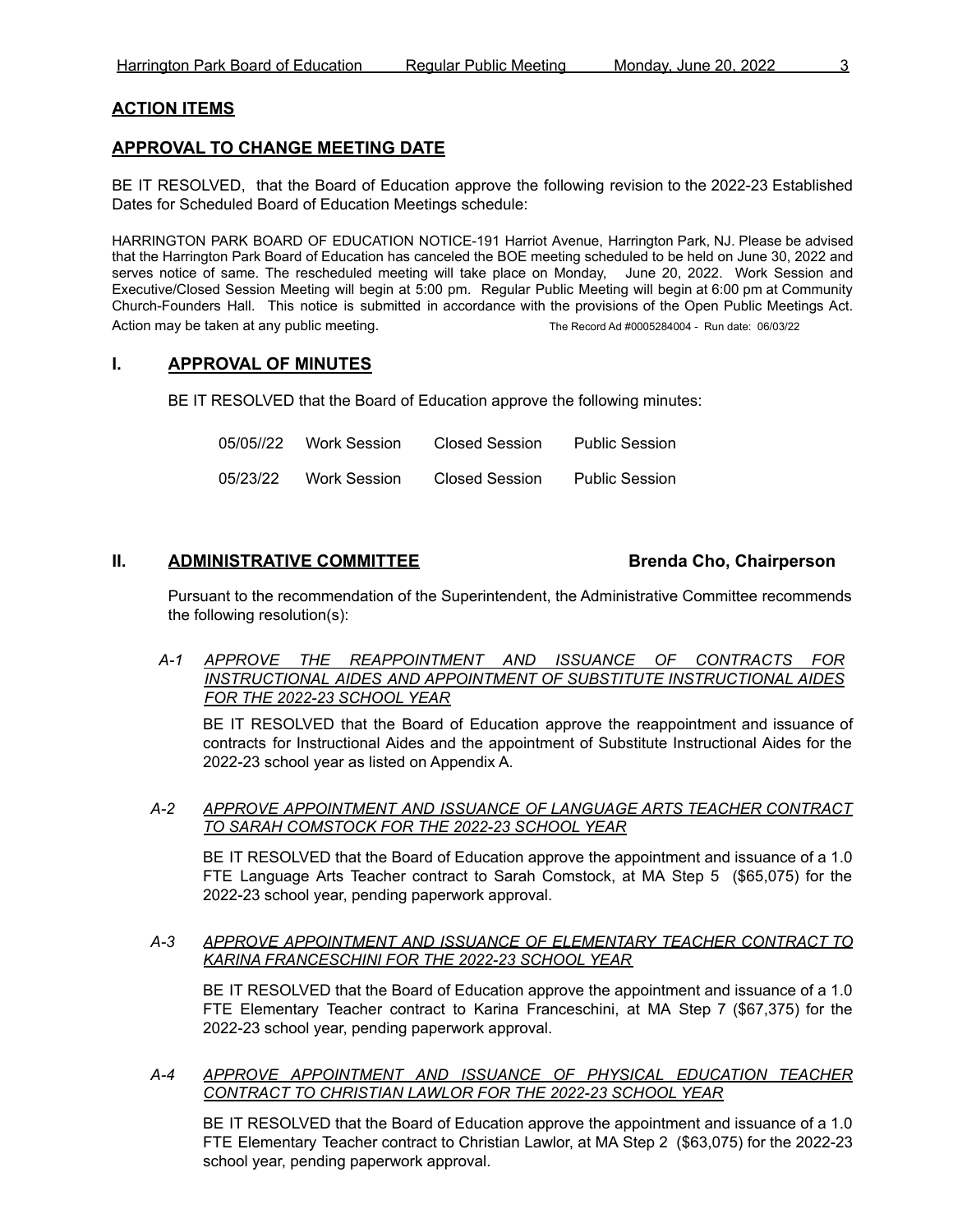## *A-5 APPROVE APPOINTMENT AND ISSUANCE OF INSTRUCTIONAL AIDE CONTRACT TO DUSTIN GERDING FOR THE 2022-23 SCHOOL YEAR*

BE IT RESOLVED that the Board of Education approve the appointment and issuance of a 1.0 FTE non-degree instructional aide contract to Dustin Gerding, at \$18.26 per hour (\$26,111.80) for the 2022-23 school year, pending paperwork approval.

## *A-6 APPROVE APPOINTMENT AND ISSUANCE OF ELEMENTARY TEACHER CONTRACT TO EMILY PABST FOR THE 2022-23 SCHOOL YEAR*

BE IT RESOLVED that the Board of Education approve the appointment and issuance of a 1.0 FTE Elementary Teacher contract to Emily Pabst, at MA Step 5 (\$65,075) for the 2022-23 school year.

## *A-7 APPROVE APPOINTMENT AND ISSUANCE OF ELEMENTARY TEACHER CONTRACT TO VICTORIA PATERNOSTRO FOR THE 2022-23 SCHOOL YEAR*

BE IT RESOLVED that the Board of Education approve the appointment and Issuance of a 1.0 FTE Elementary Teacher contract to Victoria Paternostro, at BA Step 3 (\$57,525) for the 2022-23 school year.

## *A-8 APPROVE ISSUANCE OF BUSINESS ADMINISTRATOR CONTRACT FOR THE 2022-32 SCHOOL YEAR*

BE IT RESOLVED that the Board of Education approve the Business Administrator contract to Bryan Jursca subject to final approval by the Interim Executive County Superintendent for the 2022-23 school year.

## *A-9 APPROVE ISSUANCE OF PRINCIPAL CONTRACT FOR THE 2022-23 SCHOOL YEAR*

BE IT RESOLVED that the Board of Education approve the Principal contract to Jessica Nitzberg for the 2022-23 school year.

## *A-10 APPROVE ISSUANCE OF ASSISTANT PRINCIPAL/SUPERVISOR OF PUPIL PERSONNEL CONTRACT FOR THE 2022-23 SCHOOL YEAR*

BE IT RESOLVED that the Board of Education approve the Assistant Principal/Supervisor of Pupil Personnel contract to Ross Herbert for the 2022-23 school year.

## *A-11 APPROVE RETIREMENT OF LUNCH AIDE, LINDA ZUMPANO*

BE IT RESOLVED that the Board of Education approve with regret, the retirement of full time lunch aide Linda Zumpano effective 06/13/22.

#### *A-12 APPROVE THE RESIGNATION OF LUNCH AIDE, ROSEANN DICOLA*

BE IT RESOLVED that the Board of Education approve with regret, the resignation of full time lunch aide Roseann DiCola effective 06/13/22.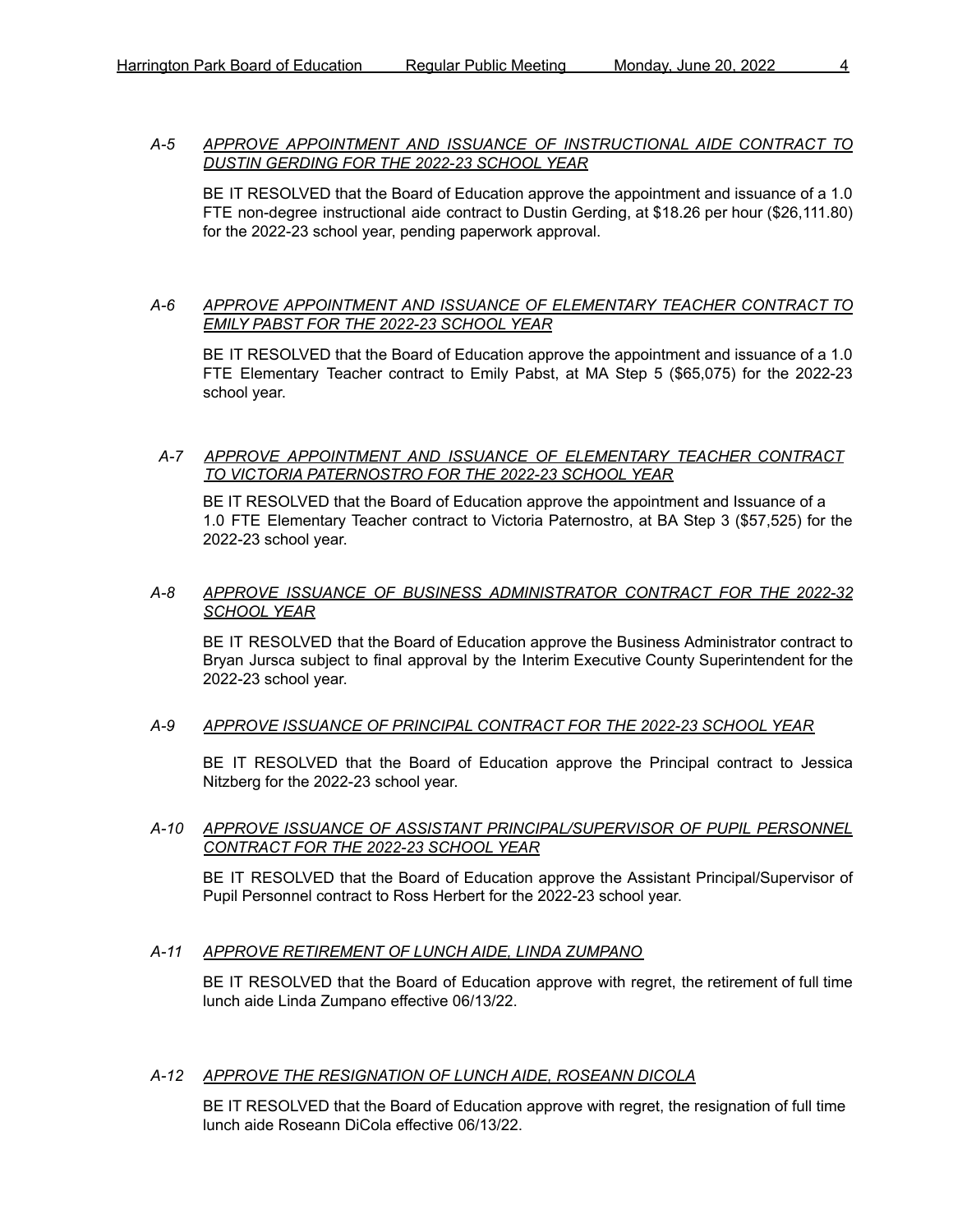## *A-13 APPROVE THE RESIGNATION OF MUSIC TEACHER, TYLER ADEL*

BE IT RESOLVED that the Board of Education approve with regret, the resignation of Music Teacher Tyler Adel effective 06/30/22.

### *A-14 APPROVE HOURLY RATE FOR PART-TIME NIGHT SUPERVISOR OF HOUSE AND GROUNDS, DARREN AQUINO, FOR THE 2022-23 SCHOOL YEAR*

BE IT RESOLVED that the Board of Education approve the hourly pay rate for part-time Night Supervisor of House and Grounds, Darren Aquino, at \$27.58 per hour for the 22-23 school year.

#### *A-15 APPROVE APPOINTMENT OF PART-TIME NIGHT ASSISTANT SUPERVISOR OF HOUSE AND GROUNDS FOR THE 2022-23 SCHOOL YEAR*

BE IT RESOLVED that the Board of Education approve the appointment of part-time night assistant supervisor of House and Grounds, Daniel Aquino, at \$17.00 per hour for the 2022-23 school year.

#### *A-16 APPROVE BOARD SECRETARY CONTRACT RATE FOR THE 2022-23 SCHOOL YEAR*

BE IT RESOLVED that the Board of Education approve the 2022-2023 Board Secretary contract rate in the amount of \$50,000 for the 2nd year of a five year contract issued to Dr. Adam Fried effective July 1, 2021 through June 30, 2026.

## *A-17 APPROVE DESIGNATION OF RSC ARCHITECTS AS BOARD ARCHITECTS FOR THE 2022-23 SCHOOL YEAR*

BE IT RESOLVED that the Board of Education approve the designation of RSC Architects to be appointed to prepare plans and specifications and perform construction administration services from this meeting until the next Board Organization Meeting in the next calendar year at a cost pursuant to the hourly fee schedule contained in the contract for Board related matters and projects.

## *A-18 APPROVE DESIGNATION OF MATTHEW GIACOBBE AS BOARD ATTORNEY FOR LABOR AND NEGOTIATIONS FOR THE 2022-23 SCHOOL YEAR*

BE IT RESOLVED that the Board of Education approve Matthew Giacobbe of Cleary, Giacobbe, Alfieri, and Jacobs LLC, as Board Attorney for labor and negotiations for the 2022-23 school year at a rate of \$165.00 per hour.

#### *A-19 APPROVE DESIGNATION OF DAVID B. RUBIN ESQ. OF DAVID B. RUBIN, P.C. TO PROVIDE LEGAL SERVICES FOR SPECIAL EDUCATION COUNCIL FOR THE 2022-23 SCHOOL YEAR*

BE IT RESOLVED that the Board of Education approve David B. Rubin, Esq. P.C. to provide legal services for special education council for the 2022-23 school year at a rate of \$185.00 per hour.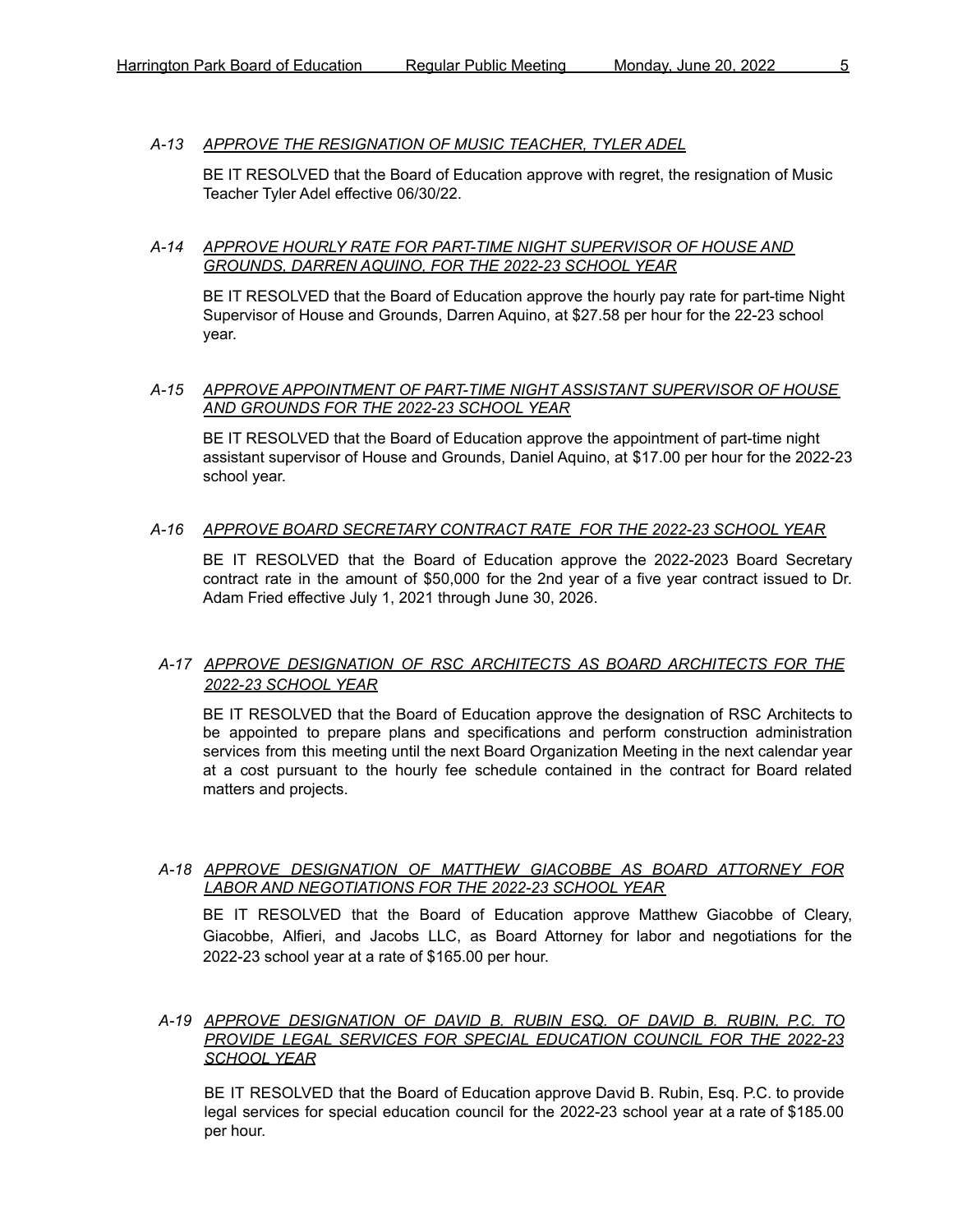*A-20 APPROVE THE APPOINTMENT OF JOHN SCHETTINO AS CONSTRUCTION ATTORNEY FOR THE BOARD OF EDUCATION FOR THE 2022-23 SCHOOL YEAR*

BE IT RESOLVED that the Board of Education approve the appointment of John Schettino as Construction Attorney for the Board of Education for the 2022-23 school year at a rate of \$150.00 per hour.

*A-21 APPROVE CDL BUS DRIVER ANNUAL SHARED SERVICES AGREEMENT BETWEEN NORTHERN VALLEY REGIONAL HIGH SCHOOL BOARD OF EDUCATION AND HARRINGTON PARK BOARD OF EDUCATION FOR THE 2022-23 SCHOOL YEAR EFFECTIVE 09/01/22 - 06/30/23.*

BE IT RESOLVED that the Board of Education approve the annual CDL Bus Driver Annual Shared Services Agreement between the Northern Valley Board of Education and the Harrington Park Board of Education for the 2022-23 school year effective 09/01/22 - 06/30/23 as on file in the Business Administrator's Office.

## *A-22 APPROVE SCHOOL SECURITY DRILL STATEMENT OF ASSURANCE*

BE IT RESOLVED that the Board of Education approve the School Security Drill Statement of Assurance for the 2021-22 school year as on file in the Superintendent's Office.

## *A-23 APPROVE APPOINTMENT OF SUMMER EMPLOYEES ASSIGNED TO ELA AND MATH LABS FOR THE SUMMER 2022*

BE IT RESOLVED that the Board of Education approve the appointment of summer employees assigned to the 2022 summer ELA and Math Lab Programs at a rate of \$38.00 per hour, 2.25 hours per session - \$85.50 total from 06/20/22 - 07/27/22 for the following employees:

| Ann Capazzi      | Maria Colon          | Nicole Drumgoole | Jerilyn Maier        |
|------------------|----------------------|------------------|----------------------|
| Rosemarie Murphy | Victoria Paternostro | Megan Roth       | Elizabeth Litchfield |
|                  |                      |                  | $(2 \text{ days})$   |

## *A-24 APPROVE COMPENSATION FOR HEALTH OFFICE STAFF TO SET UP HEALTH OFFICE FOR THE 2022-23 SCHOOL YEAR*

BE IT RESOLVED that the Board of Education approve compensation for the Health Office staff to work two days at the rate of \$250.00 per day during August, 2022 to organize and set up the Health Office for the 2022-23 school year.

#### *A-25 APPROVE YWCA OF NORTHERN NEW JERSEY TO PROVIDE BEFORE AND AFTER CARE PROGRAM*

BE IT RESOLVED that the Board of Education approve the second year of a 5 year agreement for the YWCA of Northern New Jersey to provide a Before and After Care program at Harrington Park School District commencing August 2022.

#### *A-26 APPROVE COLETTE WISE AS SUMMER ADMINISTRATOR*

BE IT RESOLVED that the Board of Education approve Colette Wise as Summer Administrator at a rate of \$10,000 to be paid using ARP ESSER Federal Grant Funding.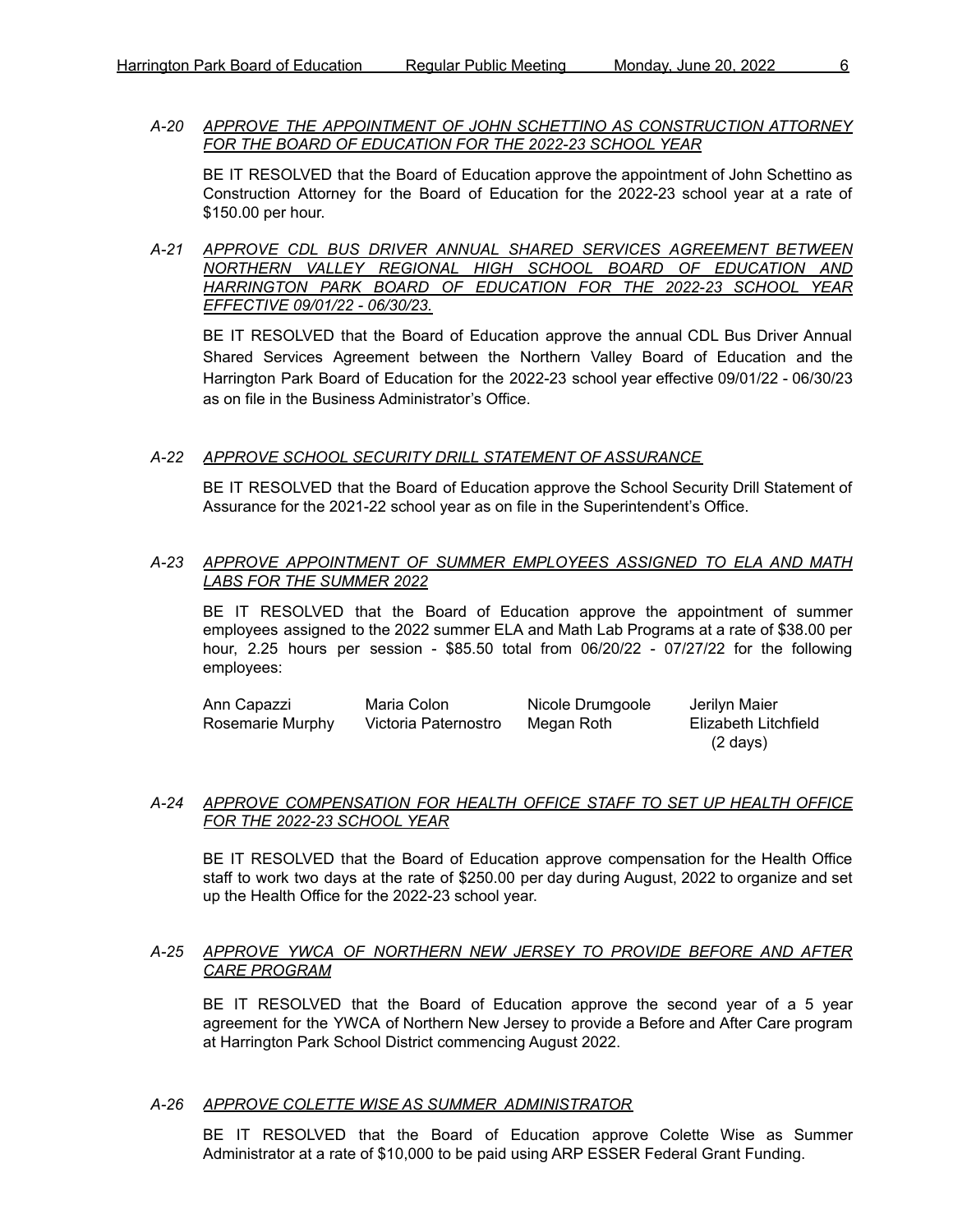#### *A-27 APPROVE SPARTAN SUMMER ESCAPE ENRICHMENT PROGRAM EMPLOYEES AND COMPENSATION RATES*

BE IT RESOLVED that the Board of Education approve the following employees and compensation listed below for the Spartan Summer Escape Enrichment Program from 08/01/22 - 08/27/22 pending paperwork approval.

#### **\$40.00 per hour**:

Laura Scuro, Trista Merkle, Taylor Saccoccio, Victoria Paternostro, Emily Pabst, Sara Trupp, Amy Jeuck, Kristen Gronek, Gary Chan, Hilary Kim, Emma Palamidis (sub teacher)

**\$25.00 per hou**r Emma Palamidis, Christopher Bruno

**\$15.00 per hour** Sophia Scapicchio

**Volunteer**: Reagan McElroy

#### *A-28 APPROVE DONATION FROM THE HARRINGTON PARK HOME & SCHOOL ASSOCIATION*

BE IT RESOLVED that the Board of Education approve the donation of 100 Chromebooks from the Harrington Park Home & School Association valued at \$33,578.

#### *A-29 APPROVE DISCARDING OF OBSOLETE BOOKS*

BE IT RESOLVED that the Board of Education approve the discarding of 119 copies of the obsolete book listed below:

The Language Network ISBN 0-395-96736-8 Copyright 2001

## *A-30 APPROVE SCHOOL DISTRICT AND SCHOOL HIB GRADES BY THE ANTI BULLYING BILL OF RIGHTS ACT FOR THE 2020-21 SCHOOL YEAR*

BE IT RESOLVED that the Board of Education approve the School District and School HIB Grades By the Anti Bullying Bill of Rights Act for the 2020-21 school year.

#### *A-31 APPROVE SCHOOL BUS EMERGENCY EVACUATION DRILL REPORT FOR THE 21-22 SY*

BE IT RESOLVED that the Board of Education approve the School Bus Emergency Evacuation Drill Report for the 2021-22 school year.

#### *A-32 APPROVE APPOINTMENT OF STAFF MEMBERS TO SUPPORT TRANSITIONING MATH STUDENTS*

BE IT RESOLVED that the Board of Education approve Caroline Silver and Christopher DiGrolamo to support students transitioning from 7th grade regular math to 8th grade advanced math, approved to work a total of 10 hours, at the rate of \$38.00 per hour, at a total cost of \$380.00 verified by the submission of a timesheet..

#### *A-33 APPROVE SAFE RETURN PLAN*

BE IT RESOLVED that the Board of Education approve the Safe Return Plan as required by ESSER II - June 2022.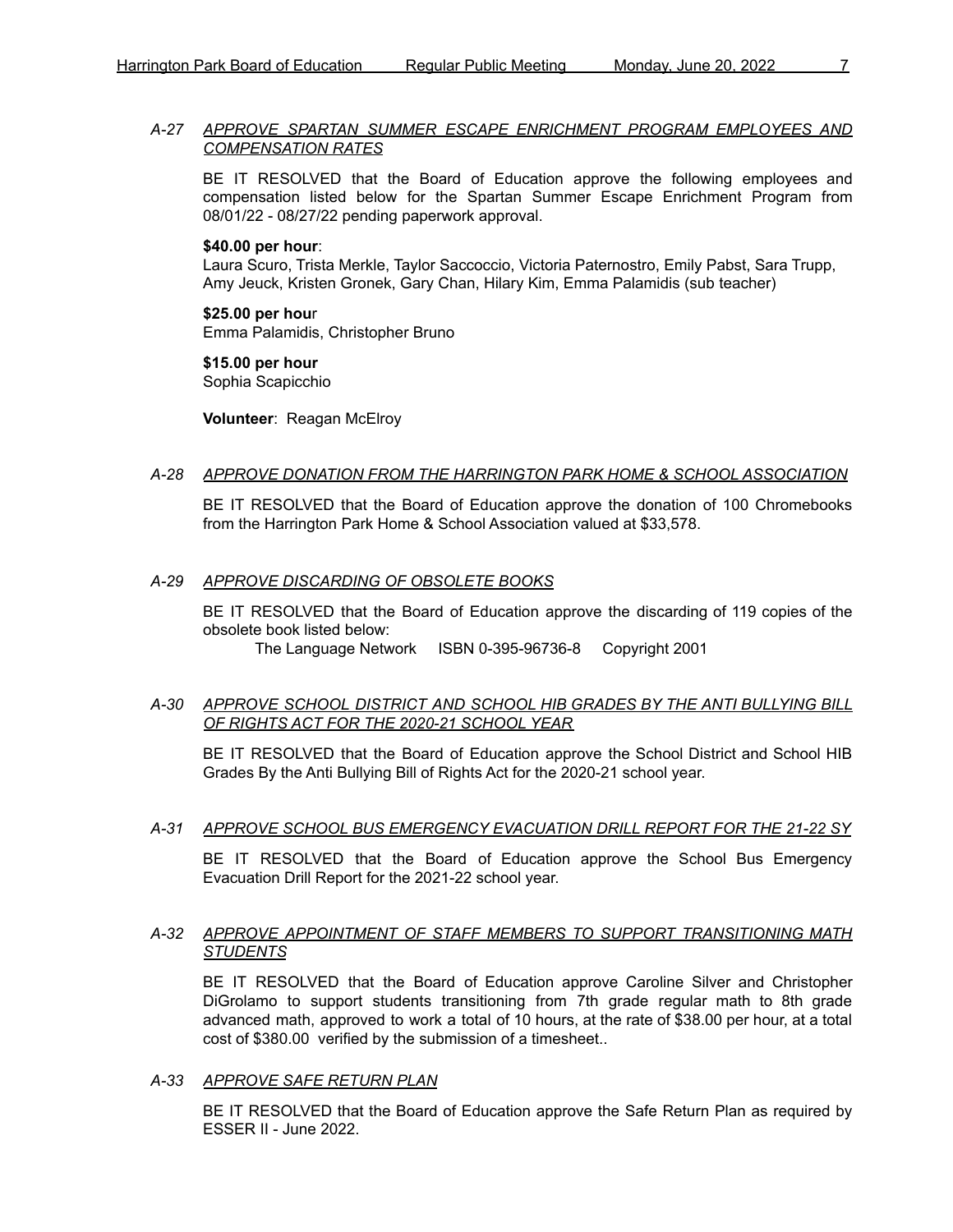## **III. FINANCE AND AUDIT COMMITTEE Stephen Hahm**, **Chairperson**

Pursuant to the recommendation of the Superintendent, the Finance and Audit Committee recommends the following resolution(s):

## *FA-34 APPROVE BILLS LIST*

BE IT RESOLVED that the Board of Education approve the payment of expenditures in the amount of \$297,202.12 as based upon the computer listing dated 06/20/22, the payroll of \$408.063.48 dated 05/31/22, the payroll of \$432,954.98 dated 06/14/22, and , the payroll of 305,451.22 dated 06/15/22, all of which are on file in the office of the Board of Education.

In accordance with N.J.A.C. 6A:23-2:11(b), C 3, and C 4:

Approval that all bills as examined, audited and certified by the Business Administrator/Board Secretary and presented to the Board of Education shall, if found to be correct, be ordered paid by the Board of Education. Any exceptions noticed tonight, on the record, will be reexamined by the Business Administrator/Board Secretary and the appropriate committee chairperson and if found to be correct, be ordered paid by the Board of Education. Prior to payment, the inquiring board trustee will be duly notified by the Business Administrator/Board Secretary, in reference to satisfaction of the submitted concern.

#### *FA-35 APPROVE BOARD SECRETARY REPORT FOR APRIL AND MAY, 2022*

BE IT RESOLVED that the Board of Education approve the Board Secretary Report for the months ending 04/30/22 and 05/31/22.

#### CERTIFICATION OF FUNDS

In accordance with N.J.A.C.6A:23-211 (b), (c), and (c)4:

The Business Administrator/Board Secretary certifies that no line item account has encumbrances and expenditures which in total exceed the line item appropriation. The Board of Education certifies that no major account or fund has been over-expended. Furthermore, the Board of Education and the business Administrator/Board Secretary certify that current expense, special revenue and debt service fund balances have not been over expended and that sufficient funds are available to meet the district's financial obligations for the remainder of the fiscal year.

## *FA-36 APPROVE MONTHLY TRANSFER REPORT FOR APRIL AND MAY, 2022*

BE IT RESOLVED that the Board of Education approve the monthly Transfer Report for the months ending 04/30/22 and 05/31/22.

#### *FA-37 APPROVE TREASURER'S REPORT FOR APRIL AND MAY, 2022*

BE IT RESOLVED that the Board of Education approve the Treasurer's Report for the months ending 04/30/22 and 5/31/22.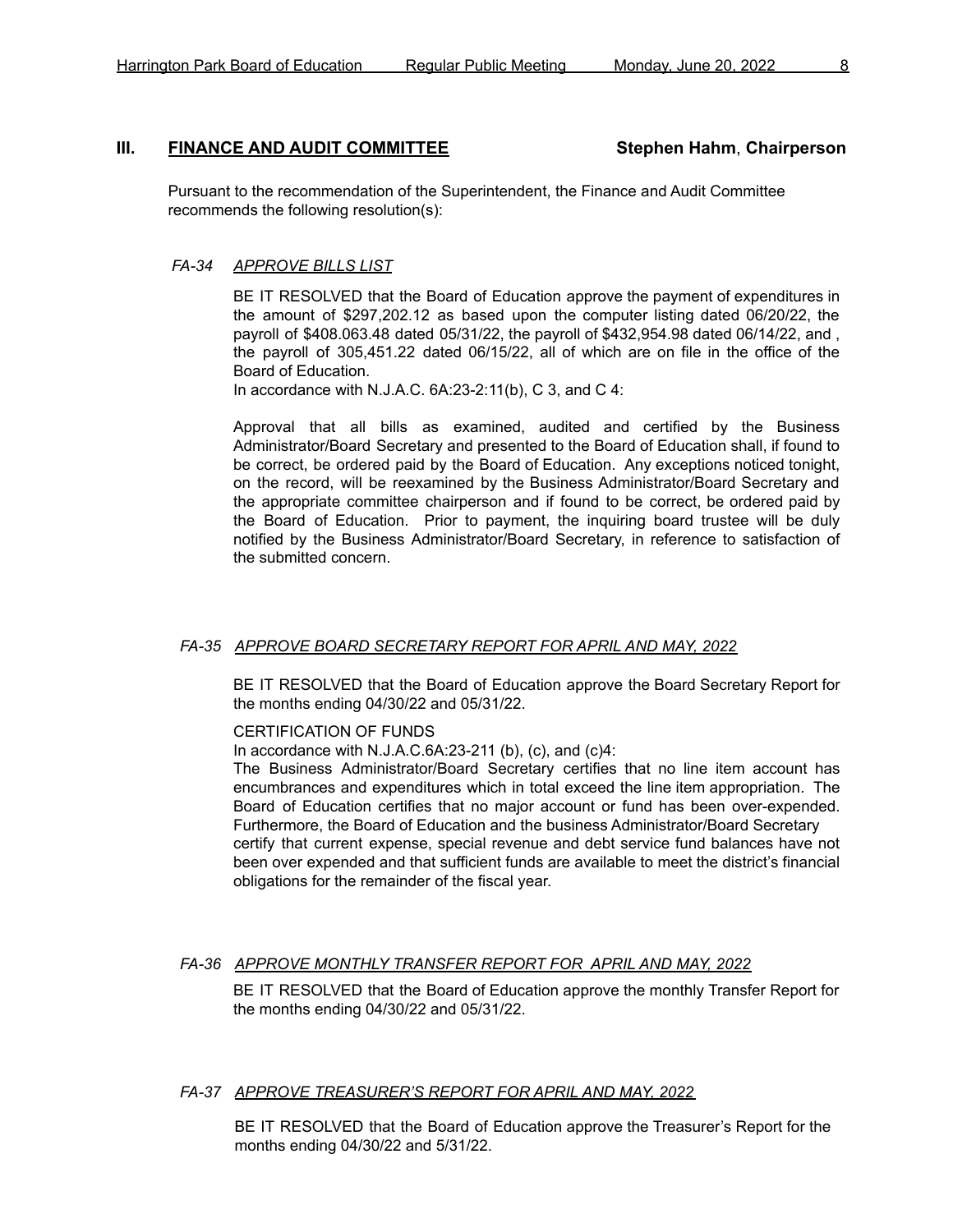BE IT RESOLVED that the Board of Education approve the transfer of current year surplus to Reserve.

WHEREAS, NJSA 18A;21-2, NJSA 18A:7G-31, and NJSA 18A:7F-41 permit a Board of Education to establish and/or deposit into certain reserve accounts at year end, and

WHEREAS, the aforementioned statutes authorize procedures, under the authority of the Commissioner of Education, which permit a Board of Education to transfer unanticipated excess current revenue or unexpended appropriations from the General Fund into Capital Reserve;

and

WHEREAS, the Harrington Park Board of Education is authorizing an amount not to exceed \$500,000 for purpose of transfer to Capital Reserve;

NOW THEREFORE BE IT RESOLVED that the Harrington Park Board of Education hereby authorizes the district's School Business Administrator to make transfers consistent with all applicable laws and regulations.

## *FA-39 APPROVE NATIONAL PURCHASING COOPERATIVE PARTICIPATION FOR THE 2022-23 SCHOOL YEAR*

BE IT RESOLVED that the Board of Education approve member participation in the PEPPM National Purchasing Cooperative for the 2022-23 school year.

#### *FA-4*0 *APPROVE CRRSA-ESSER II FEDERAL GRANT ALLOCATIONS AND APPLICATION*

BE IT RESOLVED that the Board of Education approve the CRRSA-ESSER II Federal grant allocations and application for the funding period of 3/15/21 - 9/20/23 as follows:

| <b>ESSER II</b>       | \$231,401 |
|-----------------------|-----------|
| Learning Acceleration | \$25,000  |
| Mental Health         | \$45,000  |

#### *FA*-41 *APPROVE ARP ESSER FEDERAL GRANT ALLOCATIONS AND APPLICATION*

BE IT RESOLVED that the Board of Education approve the ARP-ESSER Federal grant allocations and application for the funding period of 5/24/21 - 9/30/24 as follows:

| ARP ESSER                | \$520,059 |
|--------------------------|-----------|
| Learning Acceleration    | \$50,000  |
| Summer Learning/Enrich.  | \$40,000  |
| <b>Beyond School Day</b> | \$40,000  |
| Mental Health            | \$45,000  |

*FA-42 APPROVE AGREEMENT BETWEEN HARRINGTON PARK BOARD OF EDUCATION AND AMERICAN ASPHALT & TRUCKING LLC FOR PARKING LOT RESURFACING AS PART OF 2022 RIVERSIDE COOPERATIVE ROAD RESURFACING PROGRAM*

BE IT RESOLVED that the Board of Education approve the agreement between American Asphalt & Trucking LLC and the Harrington Park Board of Education for parking lot resurfacing in the estimated amount of \$163,290.25 as part of the 2022 Riverside Cooperative Road Resurfacing Program.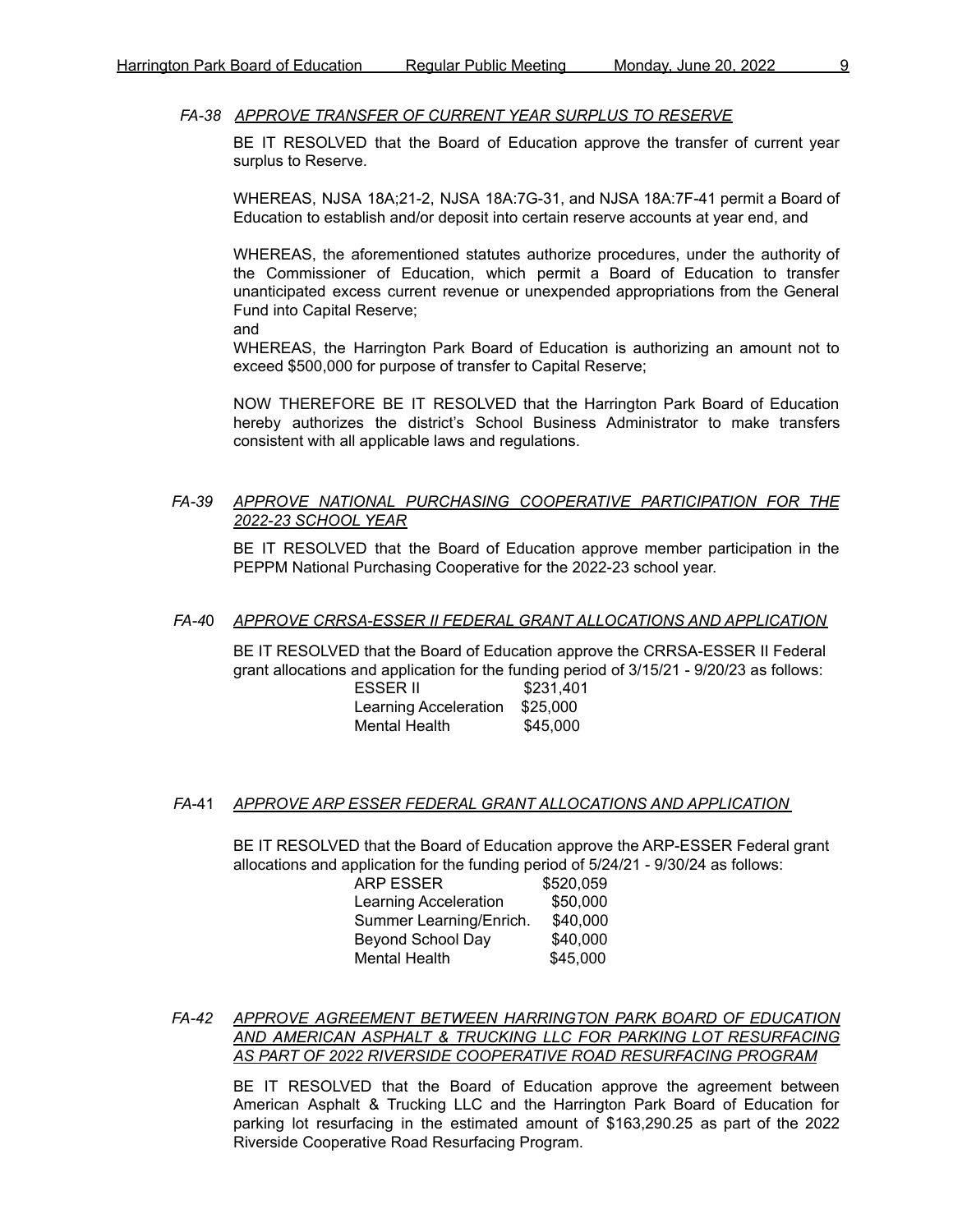## *FA-43 APPROVE NORTHERN VALLEY REGIONAL HIGH SCHOOL DISTRICT BOE SPECIAL EDUCATION SLICE PROGRAM TUITION CONTRACT FOR 2021-22 SCHOOL YEAR*

BE IT RESOLVED that the Board of Education approve the special education tuition contract agreement with Northern Valley Regional High School District Board of Education **Slice Program from 03/28/21 - 06/30/22** for the following student:

Student ID: 20353239 Tuition Charge: 8,643.92 One to One Aide: (n/a)

## *FA-44 APPROVE REPORT OF AWARDED CONTRACTS FOR PL 2015, CHAPTER 47*

BE IT RESOLVED, pursuant to PL 2015, Chapter 47, the Harrington Park Board of Education intends to renew, award, or permit to expire the contracts listed on Appendix B previously awarded by the Board of Education. These contracts are, have been, and will continue to be in full compliance with all state and federal statutes and regulations, in particular, New Jersey. Title 18A:18.et.seq.NJAC Chapter 23, and Federal Uniform Administrative Requirements 2CFR, Part 200 as listed on Appendix B.

#### *FA*-45 *APPROVE PURCHASE AND INSTALLATION OF BUILDING SECURITY EQUIPMENT FROM MONARCH TECHNOLOGY SOLUTIONS LLC*

BE IT RESOLVED that the Board of Education approve the purchase and installation of building security equipment, including door controls, sensors and cameras from Monarch Technology Solutions LLC in the amount of \$54,731.80 with pricing obtained through the PEPPM National Purchasing Cooperative to be paid through ESSER II/ARP ESSER funding.

#### *FA*-46 *APPROVE BOWMAN CONSULTING GROUP FOR ADDITIONAL ENGINEERING SERVICES*

BE IT RESOLVED that the Board of Education approve additional engineering services at an estimated cost of \$13,850 related to the Harrington Park School parking lot repaving project.

#### *FA-47 APPROVE SECOND YEAR OF THE 06/15/21 BID #2122-01 FOR CUSTODIAL CLEANING SERVICES TO ATALIAN US NORTHEAST, LLC FOR TWO-YEAR PERIOD OF 07/01/21-06/30/23 WITH OPTIONAL RENEWALS FOR YEARS 3 & 4*

BE IT RESOLVED that the Board of Education approve the second year of the 06/15/21 bid #2122-01 for custodial cleaning services to Atalian US Northeast, LLC for the two-year period of 07/01/21-06/30/23 with optional renewals for years 3 and 4 as follows:

| Vendor                                     | 2021-22      | 2022-23      | 2023-24      | 2024-25      |
|--------------------------------------------|--------------|--------------|--------------|--------------|
| Atalian US Northeast                       | \$142,346.00 | \$146,616.00 | \$151,020.00 | 155,556.00   |
| <b>Pritchard Industries</b>                | \$179,780.26 | \$182,557.75 | \$188,839.62 | \$195,259.04 |
| <b>Blue Stripes Property</b><br>Management | \$210,000.00 | \$225,000.00 | \$234,000.00 | \$249,000.00 |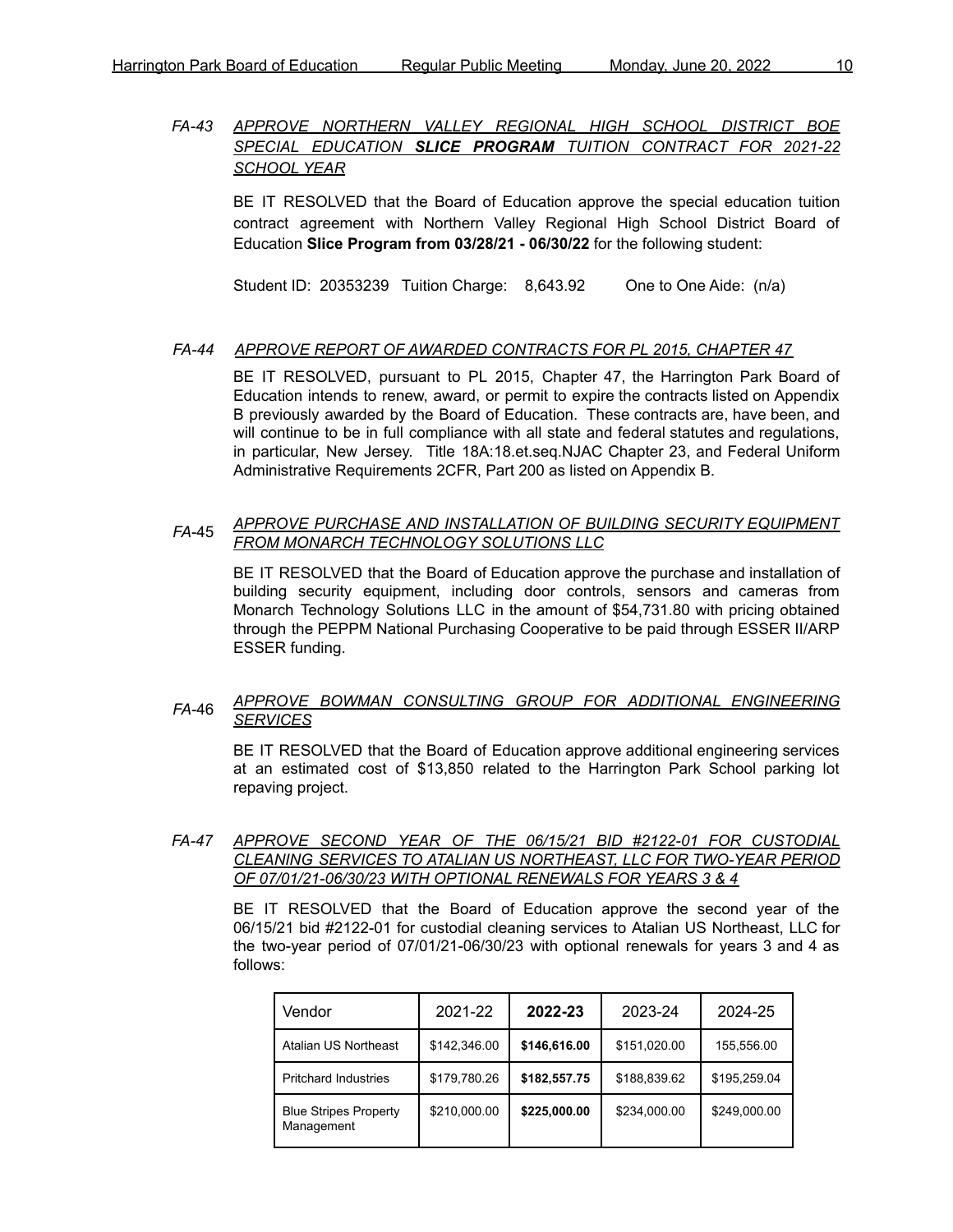### **IV. HOUSE & GROUNDS COMMITTEE Peter Toomin, Chairperson**

Pursuant to the recommendation of the Superintendent, the House & Grounds Committee recommends the following resolution(s):

#### *HG-48 APPROVE USE OF SCHOOL FACILITIES*

BE IT RESOLVED that the Board of Education approve Use of Facilities for Harrington Park Police - L.E.A.D. at no cost.

| Date     | Purpose | Hours                         | Facilitv                          |
|----------|---------|-------------------------------|-----------------------------------|
| 06/06/22 | -       | . - 5 pm<br>$3:00 \text{ pm}$ | Softball Field and Field<br>้⊰ิ∨m |

#### *HG-49 APPROVE NJ DEPT. OF EDUCATION ANTICIPATED FACILITIES REQUESTS FORM FOR THE 2022-23 SCHOOL YEAR*

BE IT RESOLVED that the Board of Education approve the Anticipated Facilities Requests Form for the 2022-23 school year.

## *HG-50 APPROVE THE NJ DEPT. OF EDUCATION USE OF ALTERNATE TOILET ROOM FACILITIES FORM FOR THE 2022-23 SCHOOL YEAR*

BE IT RESOLVED that the Board of Education approve the NJ Use of Alternate Toilet Room Facilities Form for Kindergarten classroom #27 for the 2022-23 school year pursuant to the requirements of NJAC 6A:26-6.3 (h) 4ii, and

BE IT FURTHER RESOLVED that the Harrington Park Board of Education hereby authorizes the Superintendent of School to submit an application for said use of to the Executive County Superintendent of Schools.

#### *HG-51 APPROVE THE NJ DEPT. OF EDUCATION RENEWAL APPLICATION FOR ONE TEMPORARY INSTRUCTIONAL SPACE FOR THE 2022-23 SCHOOL YEAR*

BE IT RESOLVED that the Harrington Park Board of Education approve the Renewal Application for One Temporary Instructional Space form for use as a temporary instructional classroom which is located in the Harrington Park School Gym Office for the 2022-23 school year.

## *HG-52 APPROVE THE NJ DEPT. OF EDUCATION RENEWAL APPLICATION FOR ONE TEMPORARY INSTRUCTIONAL SPACE FORM FOR 2022-23 SCHOOL YEAR*

BE IT RESOLVED that the Board of Education approve the Renewal Application for Temporary Instructional Space form for use of classrooms located at the Community Church for the 2022-23 school year.

#### *HG-53 APPROVE SERVICE AGREEMENT WITH GALIOTO ELECTRIC, LLC FOR THE 2022-23 SCHOOL YEAR*

BE IT RESOLVED that the Board of Education approve the service agreement with GalIotto Electric, LLC for the 2022-23 school year as follows:

| Company                 | lService.          | ILabor Rate       | ILicensee | <b>IMechanic</b> |
|-------------------------|--------------------|-------------------|-----------|------------------|
| Galioto Electric, LLC   | <b>IElectrical</b> | Straight time     | \$110.00  | \$90.00          |
| 76 Schraalenburgh Rd. I |                    | <b>I</b> Overtime | \$110.00  | \$90.00          |
| Harrington Park, NJ     |                    | <b>I</b> Holidav  | \$110.00  | \$90.00          |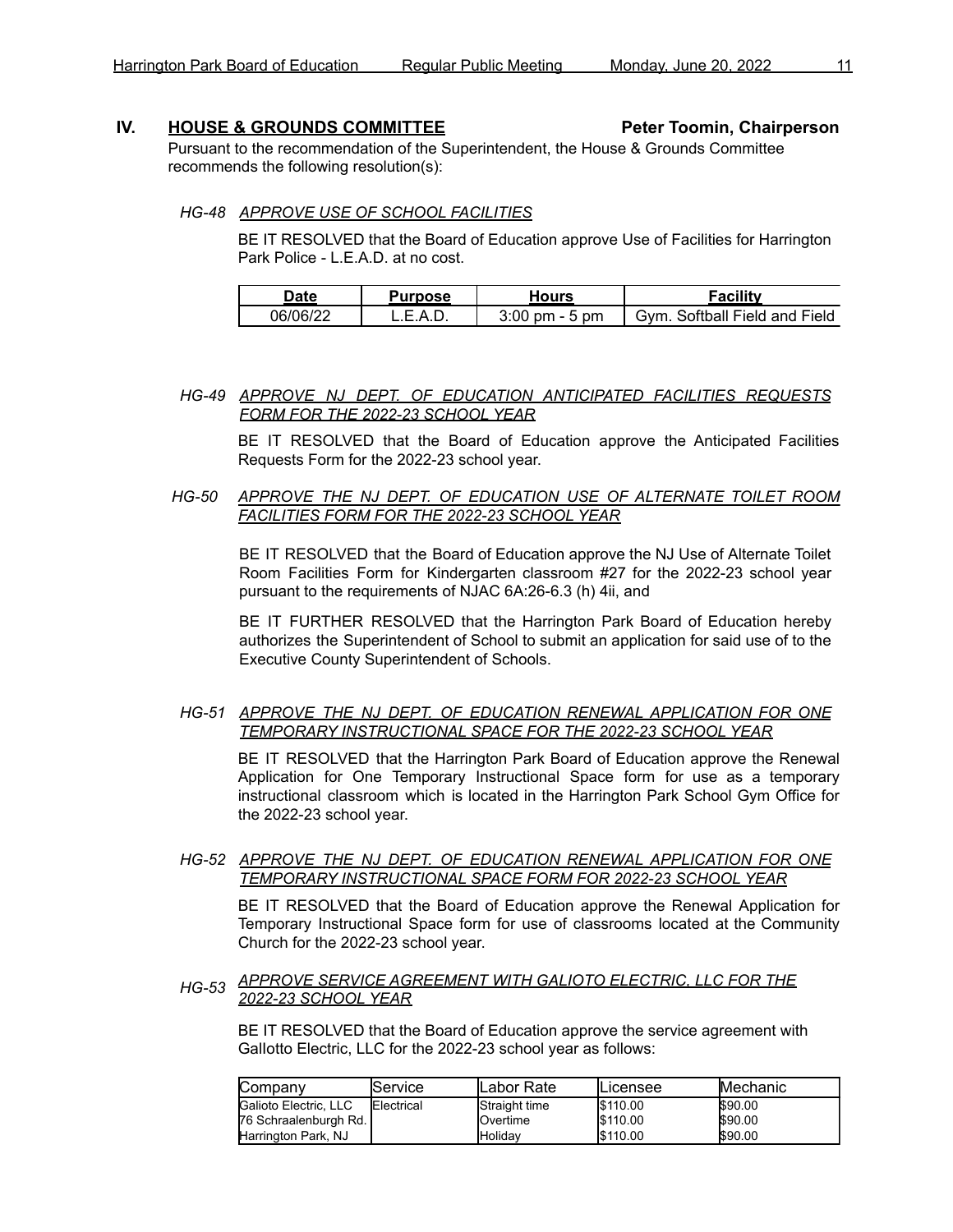*HG-54 APPROVE SERVICE AGREEMENT WITH APPROVED REFRIGERATION & AIR CONDITIONING SERVICE FOR THE 2022-23 SCHOOL YEAR*

BE IT RESOLVED, that the Board of Education approve the service agreement with Approved Refrigeration & Air Conditioning Service for the 2022-23 school year as follows:

| Company                            | lService.                | <b>ILabor Rate</b> | ILicensee | <b>Mechanic</b> |
|------------------------------------|--------------------------|--------------------|-----------|-----------------|
| Approved Refrig.                   | Heating,                 | Straight Time      | \$100.00  | \$100.00        |
| 14 West Madison Ave. Ventilating & |                          | <b>I</b> Overtime  | \$150.00  | \$150.00        |
| Dumont, NJ 07628                   | <b>IAir Conditioning</b> | <b>Holidav</b>     | \$200.00  | \$200.00        |

#### *HG-55 APPROVE SERVICE AGREEMENT WITH PENNETTA INDUSTRIAL AUTOMATION, LLC FOR THE 2022-23 SCHOOL YEAR*

BE IT RESOLVED, that the Board of Education approve the service agreement with Pennetta Industrial Automation, LLC for the 2022-23 school year as follows:

| <b>Company</b>         | <b>IService</b>                  | ILabor Rate    | <b>Journeyman</b> | <b>Apprentice</b> |
|------------------------|----------------------------------|----------------|-------------------|-------------------|
| Pennetta Industrial    | Boiler Maintenance Straight time |                | \$98.00           | \$70.00           |
| Automation             | & Repair - pumps, Overtime       |                | \$147.00          | \$105.00          |
| 17 Industrial Avenue   | valves, piping                   | <b>Holidav</b> | \$196.00          | \$140.00          |
| Little Ferry, NJ 07643 |                                  |                |                   |                   |

## **V. POLICY AND LEGISLATION COMMITTEE Matthew Lehmann, Chairperson**

Pursuant to the recommendation of the Superintendent, the Policy and Legislation Committee recommends the following resolution(s):

#### **OPEN TO PUBLIC - PUBLIC BE HEARD (On Policy Only)**

#### *PL-56 APPROVE SECOND READING OF POLICIES AND REGULATIONS*

BE IT RESOLVED that the Board of Education approve the Second Reading of Policies and Regulations as listed below:

Policy 2415.05 - Student Surveys, Analysis, Evaluations, Examinations, Testing or Treatment Policy 2431.4 - Prevention and Treatment of Sports-Related Concussions and Head Injuries Regulation 2431.4 - Prevention and Treatment of Sports-Related Concussions and Head Injuries Regulation 2460.30 - Additional/Compensatory Special Education and Related Services Policy 2622 - Student Assessment Regulation 2622 - Student Assessment Policy 3233 - Political Activities Policy 5541 - Anti-Hazing Policy 7540 - Joint Use of Facilities Policy 8465 - Bias Crimes and Bias-Related Acts Regulation 8465 - Bias Crimes and Bias-Related Acts Policy 9560 - Administration of School Surveys Policy 8320 - Personnel Records Regulation 8320 - Personnel Records Policy 5330.04 - Administering An Opioid Antidote Regulation 5330.04 - Administering An Opioid Antidote Policy 5111 - Eligibility of Resident/NonResident Students Regulation 5111 - Eligibility of Resident/NonResident Students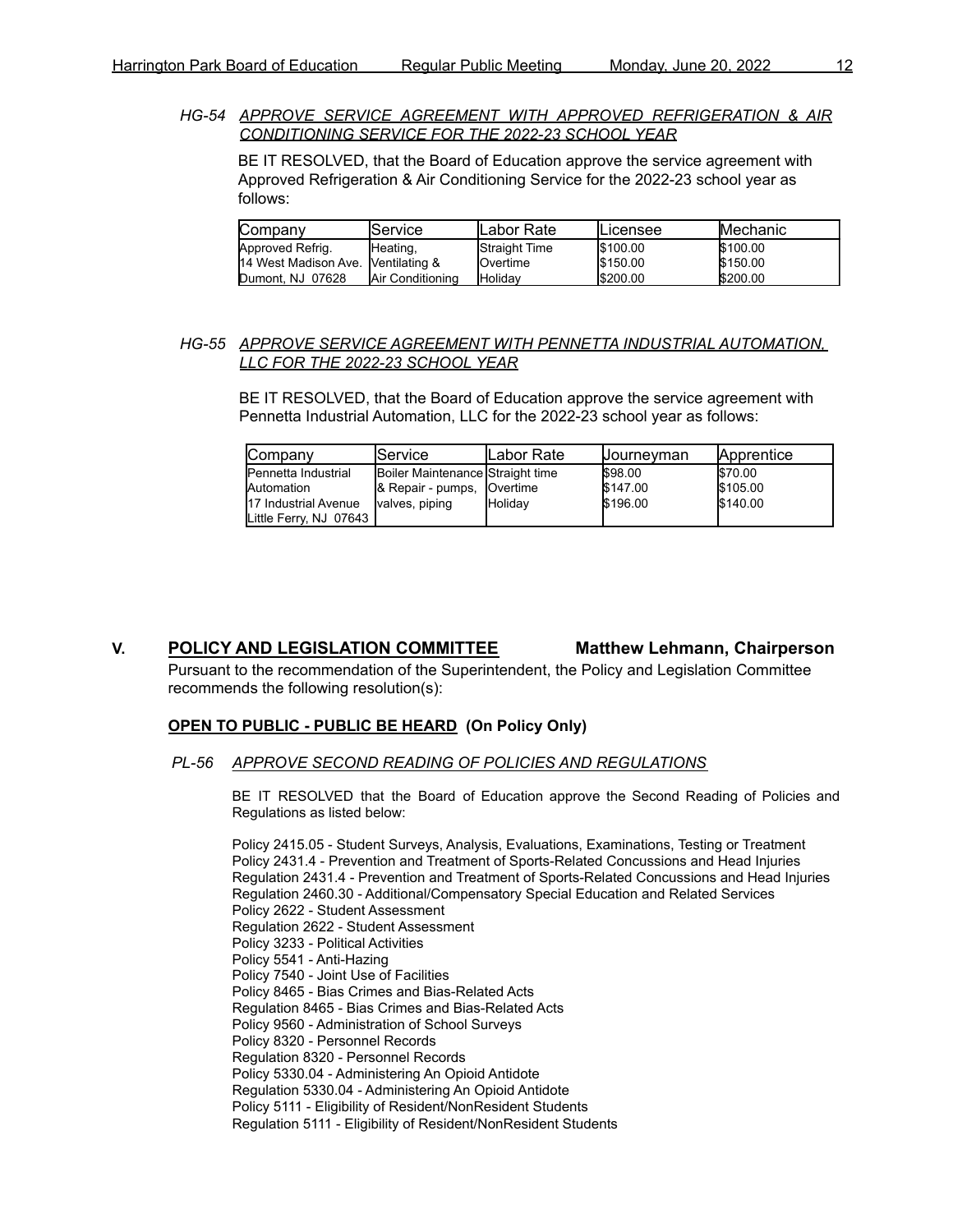# **V. TRAVEL/CONFERENCES/OTHER:** (none)

# **PUBLIC BE HEARD - ALL SCHOOL RELATED ISSUES**

# **ADJOURNMENT**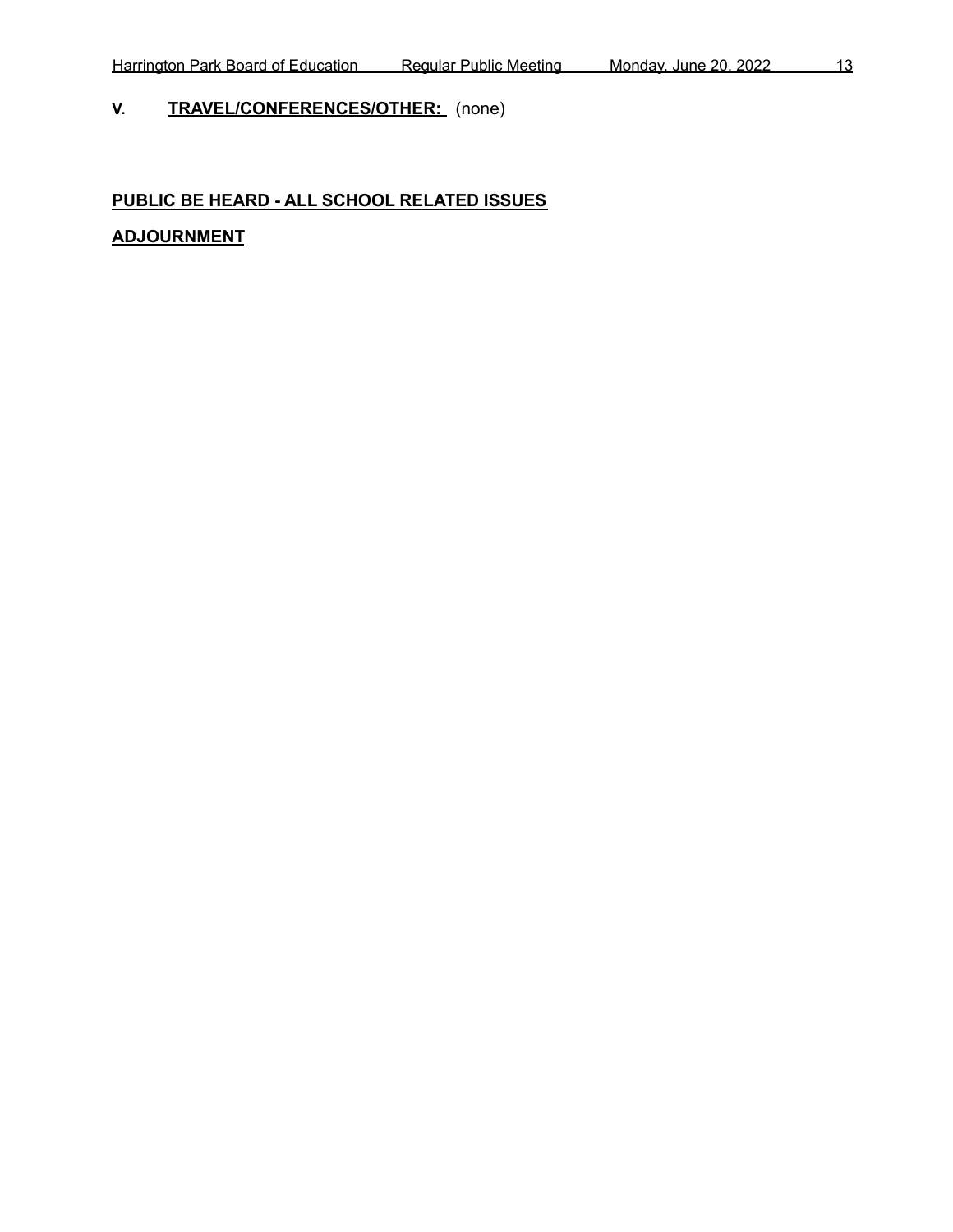## **APPENDIX A**

## **INSTRUCTIONAL AIDES - 2022-23 SCHOOL YEAR**

Donna Blackley

Madeline Burns

Qi Cao

Kiran Griffith (.67 FTE)

Mary Harrington

Kelly Hope

James Iafrate

Claire Jimenez

Alissa Johnson

Nancy Malvasi

Denise Marshall (.69 FTE)

Patricia Minervini

Carolyn Montanez

Linda Page

Emily Pasi

Lisa Reiner

Kerin Roche

Karren Salvo

Jennifer Soltes

Roseann Stella (.69 FTE)

Phyllis Turrin

Kaitlyn Wilson

## **SUBSTITUTE INSTRUCTIONAL AIDES - 2022-23 SCHOOL YEAR**

Amy Griffin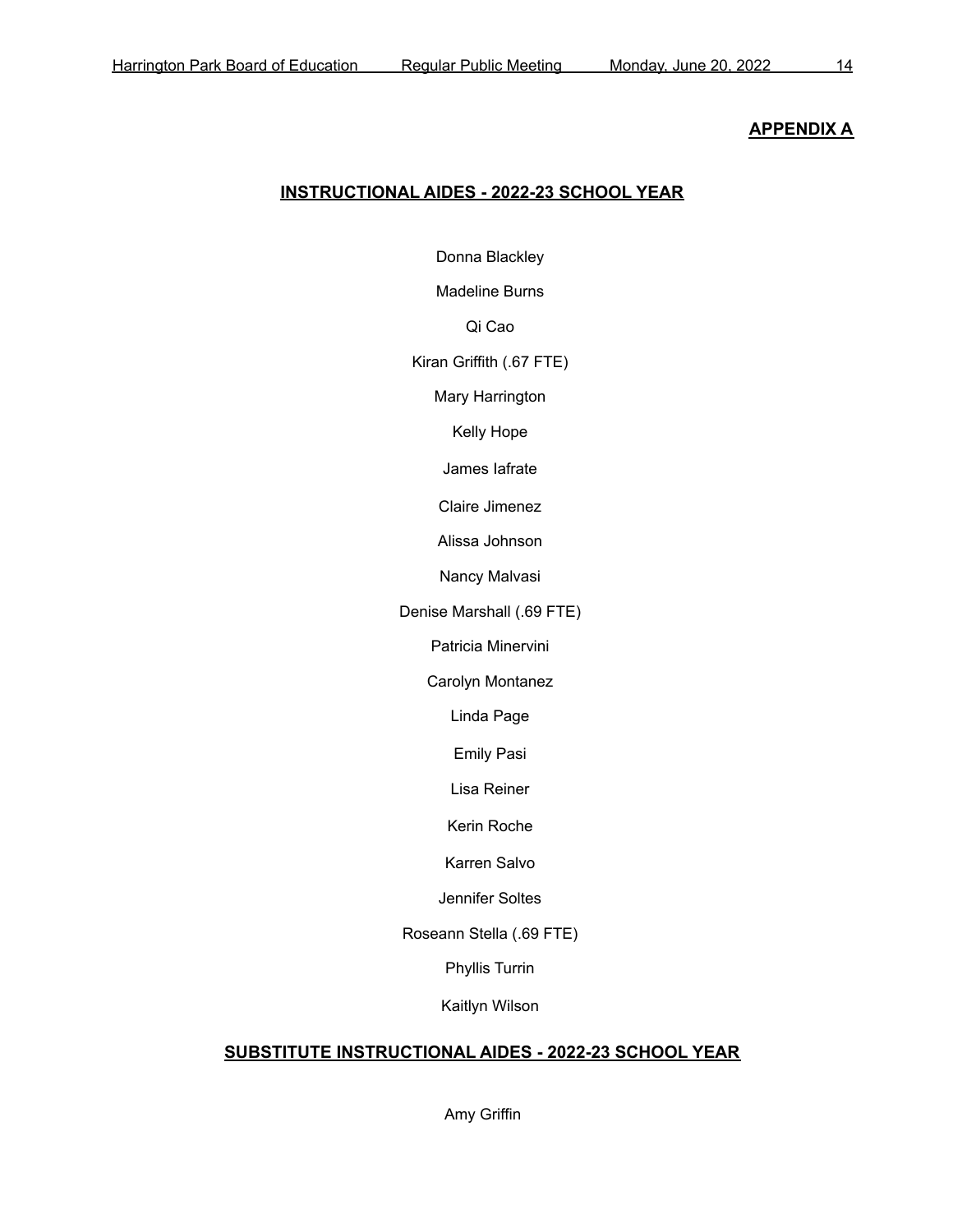# **APPENDIX B**

# **REPORT OF AWARDED CONTRACTS P.L. 2015, Chapter 47**

| Vendor                                  | <b>Service Provided</b>                     |
|-----------------------------------------|---------------------------------------------|
| <b>Acclaim Inventory</b>                | Fixed asset reporting                       |
| Approved Refrigeration                  | <b>HVAC maintenance services</b>            |
| Banyan School                           | Tuition students/special education programs |
| <b>Bergen County Technical Services</b> | Technical support service provider          |
| <b>Burton Agency</b>                    | Insurance agent                             |
| <b>Canon Financial</b>                  | Copier equipment financer                   |
| <b>Closter BOE</b>                      | Tuition students/special education programs |
| Delta Dental                            | Employee dental insurance benefits          |
| Demarest BOE                            | Tuition students/special education program  |
| <b>Direct Energy Business</b>           | Energy provider of electricity              |
| Eastern Data Services                   | Phone service provider/Telephone systems    |
| <b>Ed Data Services</b>                 | Purchasing cooperative                      |
| File Bank                               | Records storage & document management       |
| <b>Fire Control Electrical Systems</b>  | Fire protection service                     |
| Galioto Electric, LLC                   | Electrician services                        |
| J.D'Ambrozio Pest Management            | Pest control service                        |
| <b>Jersey State Controls</b>            | HVAC controls/monitoring                    |
| Karl & Associates                       | Right To Know/Asbestos monitoring           |
| Lupardi's Nursery                       | Landscaping services                        |
| Lerch, Vinci, & Higgins                 | Auditing services                           |
| <b>Mathusek Sport Flooring</b>          | Gym floor refinishing                       |
| <b>NESBIG</b>                           | School property insurance                   |
| <b>Newmark Education</b>                | Tuition students/special education programs |
| <b>NJ School Boards Association</b>     | School board training & direct services     |
| North East Fire & Safety                | Fire protection system service provider     |
| Northern Valley Region III              | Tuition students/special education programs |
| Pennetta Industrial Automation, LLC     | Boiler maintenance services                 |
| <b>Pitney Bowes</b>                     | Postage machine lease                       |
| Polaris Galaxy Insurance                | Student accident insurance                  |
| PSE&G                                   | Natural Gas provider                        |
| Realtime Information Technology         | Student information system                  |
| <b>RSC Architects</b>                   | Architectural services                      |
| Apptegy                                 | Website hosting/communication services      |
| <b>State Health Benefits</b>            | Health/prescription services                |
| <b>Strauss Esmay</b>                    | Board policy services                       |
| <b>Stewart Business Systems</b>         | Printer supplies/repairs                    |
| Suez Water NJ                           | Water service                               |
| <b>Swiftreach Networks</b>              | District emergency calling service          |
| Systems 3000                            | Finance/personnel/payroll service           |
| <b>Atalian Services</b>                 | <b>Custodial services</b>                   |
| Thyssenkrupp Elevator                   | Elevator inspections/service                |
| <b>UBS</b>                              | Copy supplies                               |